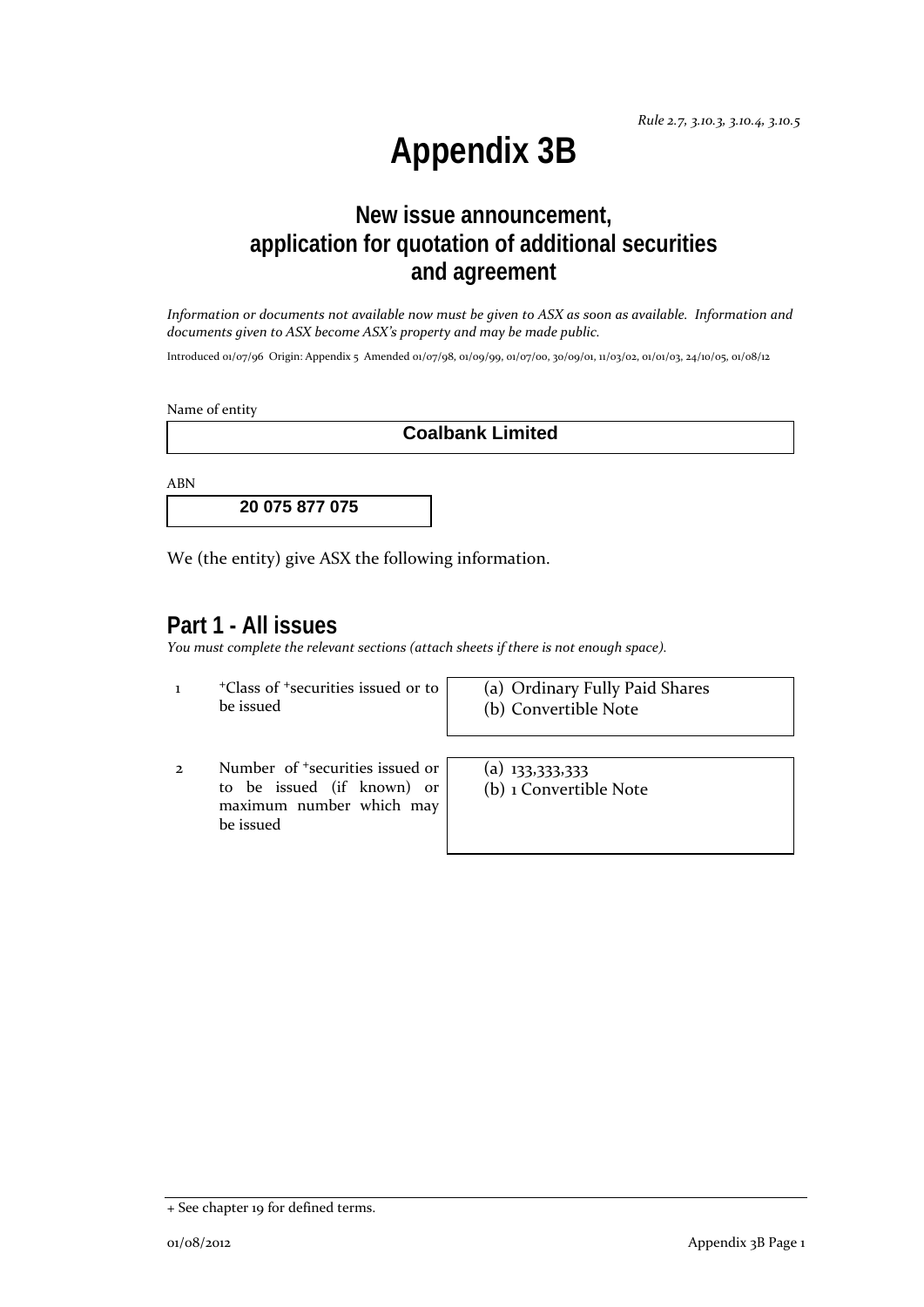3 Principal terms of the +securities (eg, if options, exercise price and expiry date; if partly paid <sup>+</sup>securities, the amount outstanding and due dates for payment; if +convertible securities, the conversion price and dates for conversion)

4 Do the +securities rank equally in all respects from the date of allotment with an existing +class of quoted +securities?

> If the additional securities do not rank equally, please state:

- the date from which they do
- the extent to which they participate for the next dividend, (in the case of a trust, distribution) or interest payment
- the extent to which they do not rank equally, other than in relation to the next dividend, distribution or interest payment
- 5 Issue price or consideration (a) 1.5 cents per share
- 6 Purpose of the issue (If issued as consideration for the acquisition of assets, clearly identify those assets)
- (a) Shares issued on Conversion of \$2m Convertible Note following approval by Shareholders at the Annual General Meeting held on 30 November 2016.
- (b) Convertible Note to the value of \$1.9m issued following approval by Shareholders at the Annual General Meeting held on 30 November 2016. The note has a term of 24 months and is convertible into shares at a price per share of 10 day VWAP x 0.915 at the time of conversion. The full terms of the Convertible Note are set out in the Notice of Annual General Meeting lodged with ASX on 25 October 2016.
- (a) Shares will rank pari passu with existing shares on issue.
- (b) If the Convertible Note is converted shares subsequently issued will rank pari passu with existing shares on issue.

- (b) \$1.9m per Convertible Note
	- (a) Shares issued on Conversion of \$2m Convertible Note following approval by Shareholders at the Annual General Meeting held on 30 November 2016.
	- (b) Convertible Note to the value of \$1.9m issued following approval by Shareholders at the Annual General Meeting held on 30 November 2016.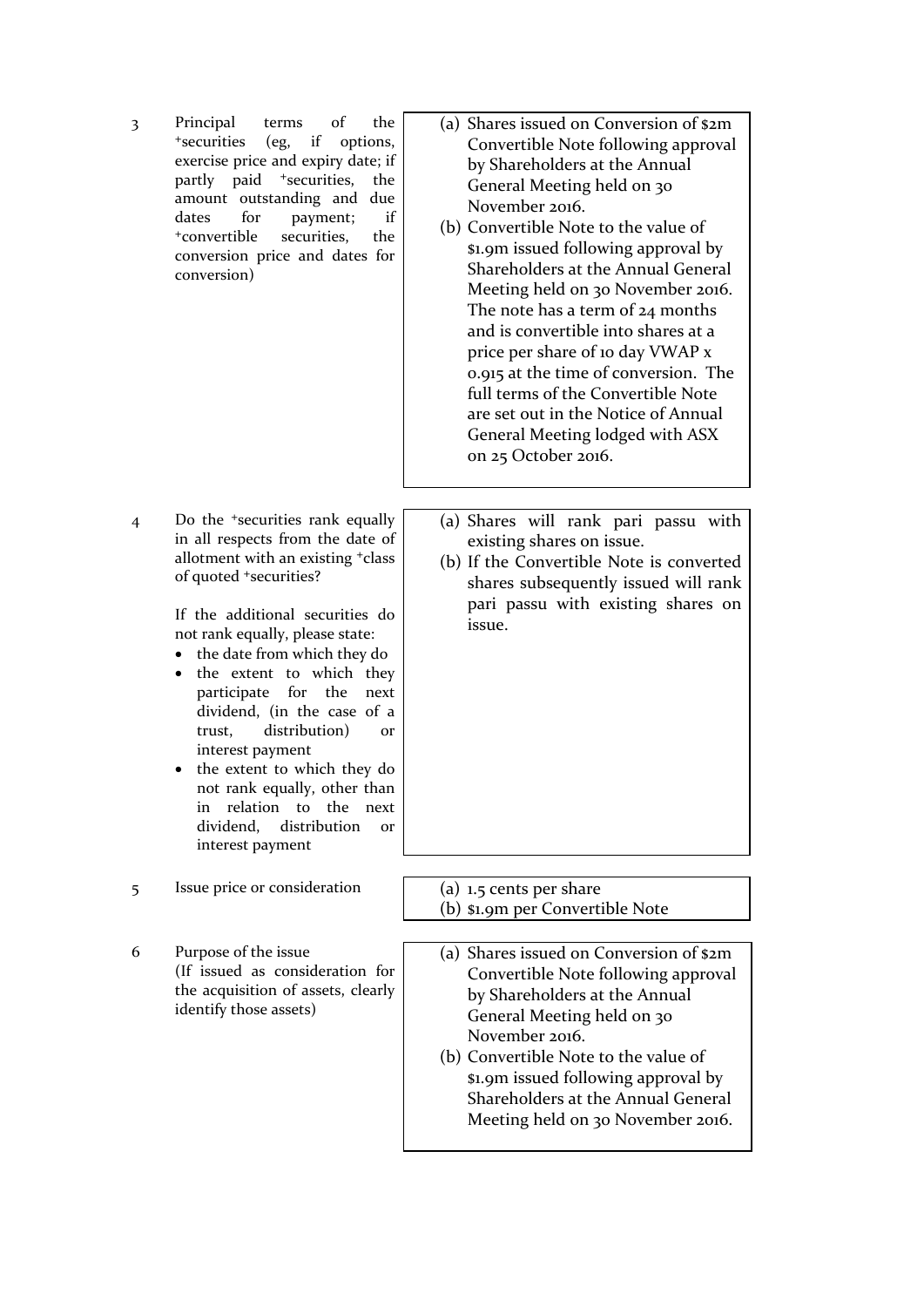6a Is the entity an +eligible entity that has obtained security holder approval under rule 7.1A?

> If Yes, complete sections 6b – 6h *in relation to the +securities the subject of this Appendix 3B*, and comply with section 6i

- 6b The date the security holder resolution under rule 7.1A was passed
- 6c Number of +securities issued without security holder approval under rule 7.1
- 6d Number of +securities issued with security holder approval under rule 7.1A
- 6e Number of +securities issued with security holder approval under rule 7.3, or another specific security holder approval (specify date of meeting)

- 6f Number of securities issued under an exception in rule 7.2
- 6g If securities issued under rule 7.1A, was issue price at least 75% of 15 day VWAP as calculated under rule 7.1A.3? Include the issue date and both values. Include the source of the VWAP calculation.
- 6h If securities were issued under rule 7.1A for non-cash consideration, state date on which valuation of consideration was released to ASX Market Announcements

+ See chapter 19 for defined terms.

30 November 2016

Nil

Yes

Nil

- (a) 133,333,333 Ordinary Fully Paid Shares ‐ Issued on Conversion of \$2m Convertible Note following approval by Shareholders at the Annual General Meeting held on 30 November 2016.
- (b) 1 Convertible Note to the value of \$1.9m issued following approval by Shareholders at the Annual General Meeting held on 30 November 2016.

N/A

Nil

N/A

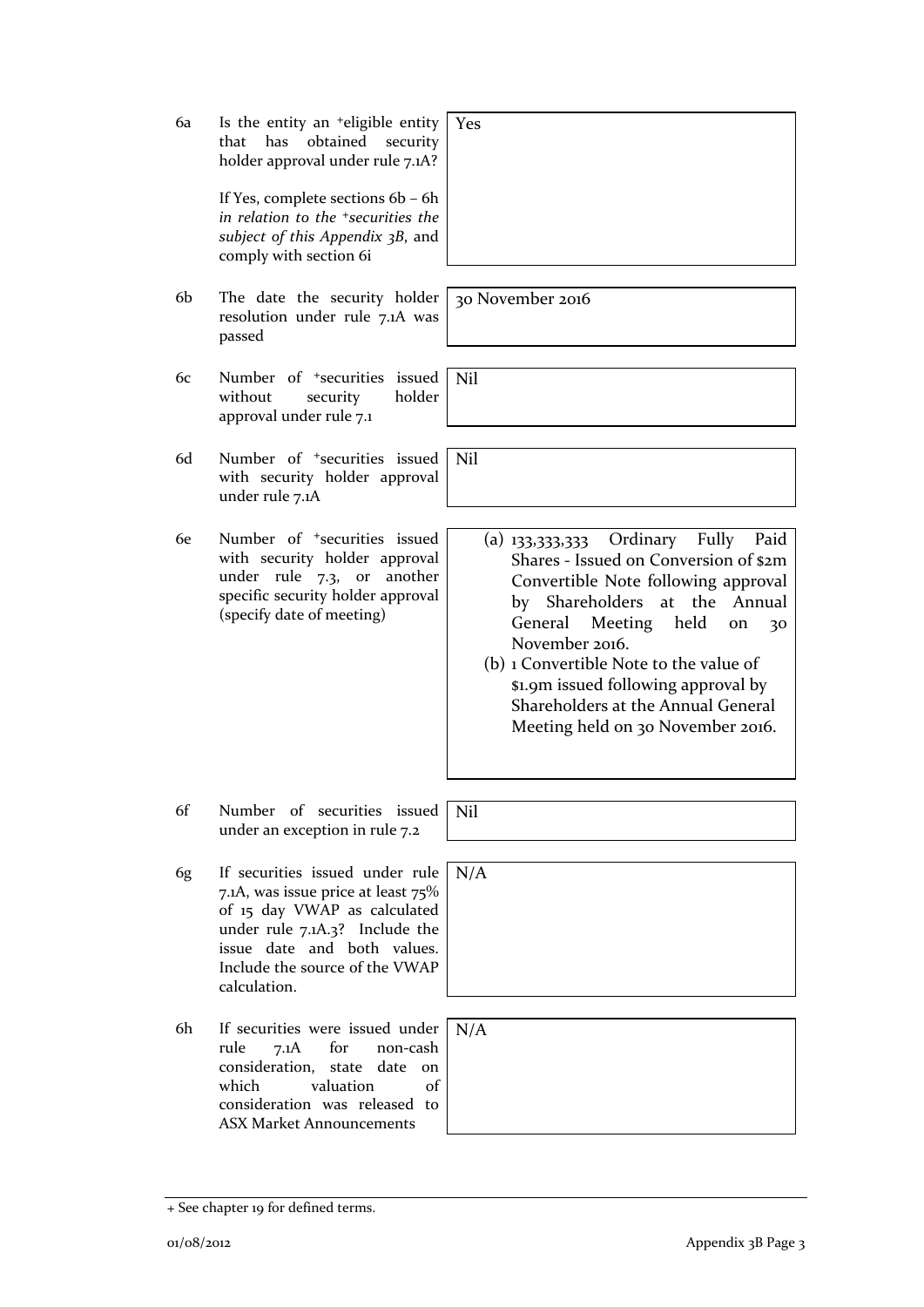| 6i. | Calculate the entity's remaining  |  |  |
|-----|-----------------------------------|--|--|
|     | issue capacity under rule 7.1 and |  |  |
|     | rule 7.1A - complete Annexure 1   |  |  |
|     | and release to ASX Market         |  |  |
|     | Announcements                     |  |  |

7 Dates of entering <sup>+</sup>securities into uncertificated holdings or despatch of certificates

| Rule 7.1<br>Rule 7.1A | 167,307,757<br>111,538,505 |  |
|-----------------------|----------------------------|--|
| Total                 | 278,846,262                |  |

| 8 December 2016 |  |  |
|-----------------|--|--|
|                 |  |  |
|                 |  |  |
|                 |  |  |

|   |                                                                                       | Number | <sup>+</sup> Class            |
|---|---------------------------------------------------------------------------------------|--------|-------------------------------|
| 8 | *securities quoted on ASX<br>(including the securities in<br>section 2 if applicable) |        | Fully paid ordinary<br>shares |
|   |                                                                                       |        |                               |

|   |                                     | Number | <sup>+</sup> Class |
|---|-------------------------------------|--------|--------------------|
| Q | Number and $\pm$ class of all $\pm$ |        | \$1.9m Convertible |
|   | *securities not quoted on ASX       |        | <b>Note</b>        |
|   | (including the securities in        |        |                    |
|   | section 2 if applicable)            |        |                    |
|   |                                     |        |                    |
|   |                                     |        |                    |
|   |                                     |        |                    |
|   |                                     |        |                    |

10 Dividend policy (in the case of a trust, distribution policy) on the increased capital (interests) N/A

# **Part 2 - Bonus issue or pro rata issue**

| 11 | Is security holder approval<br>required?                                    |
|----|-----------------------------------------------------------------------------|
| 12 | Is the issue renounceable or non-<br>renounceable?                          |
| 13 | Ratio in which the <sup>+</sup> securities<br>will be offered               |
| 14 | <sup>+</sup> Class of <sup>+</sup> securities to which the<br>offer relates |
| 15 | *Record date to determine<br>entitlements                                   |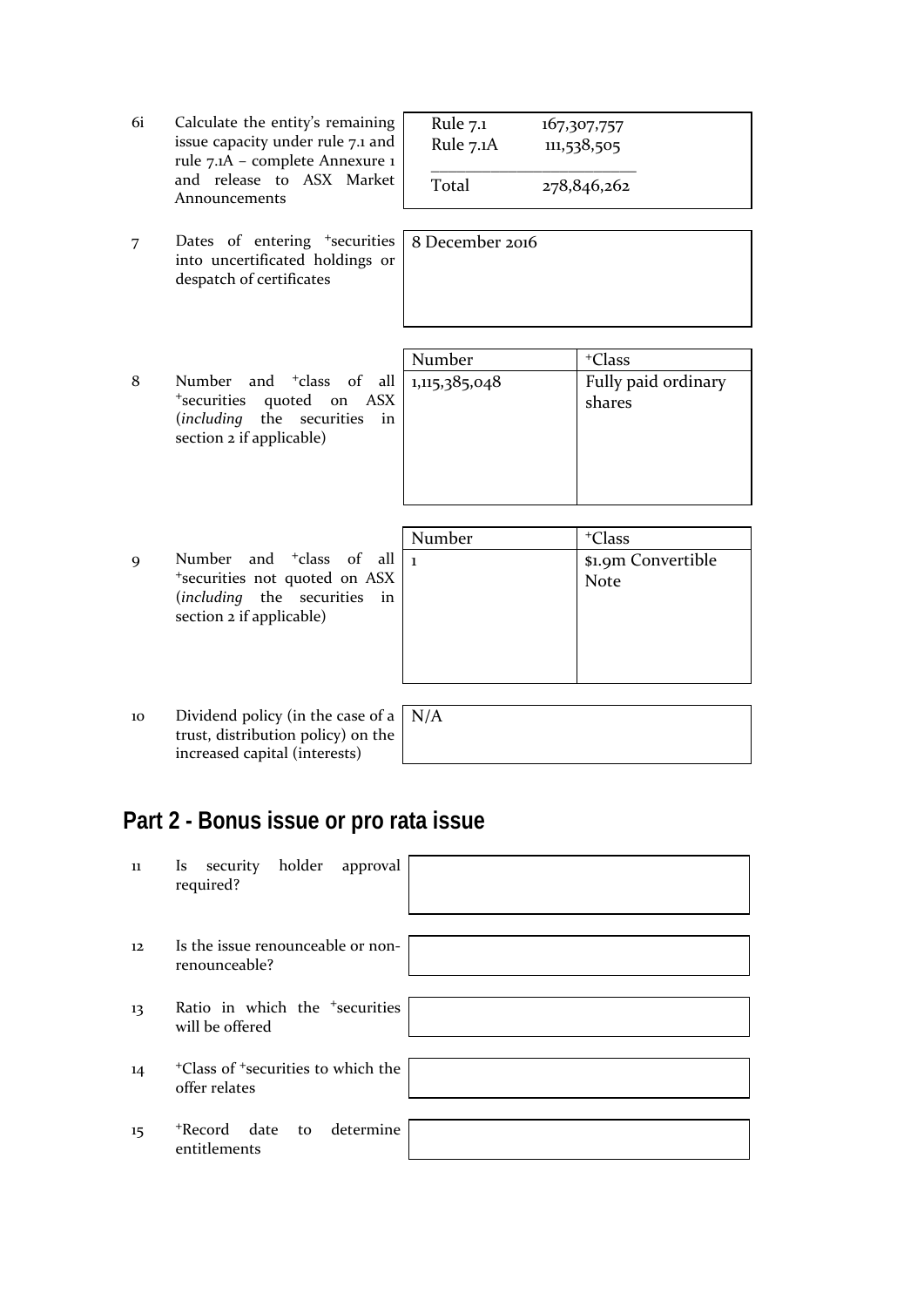- 16 Will holdings on different registers (or subregisters) be aggregated for calculating entitlements?
- 17 Policy for deciding entitlements in relation to fractions
- 18 Names of countries in which the entity has <sup>+</sup>security holders who will not be sent new issue documents

Note: Security holders must be told how their entitlements are to be dealt with. Cross reference: rule 7.7.

- 19 Closing date for receipt of acceptances or renunciations
- 20 Names of any underwriters
- 21 Amount of any underwriting fee or commission
- 22 Names of any brokers to the issue
- 23 Fee or commission payable to the broker to the issue
- 24 Amount of any handling fee payable to brokers who lodge acceptances or renunciations on behalf of <sup>+</sup>security holders
- 25 If the issue is contingent on <sup>+</sup>security holders' approval, the date of the meeting
- 26 Date entitlement and acceptance form and prospectus or Product Disclosure Statement will be sent to persons entitled

+ See chapter 19 for defined terms.

o1/08/2012 **Appendix 3B Page 5**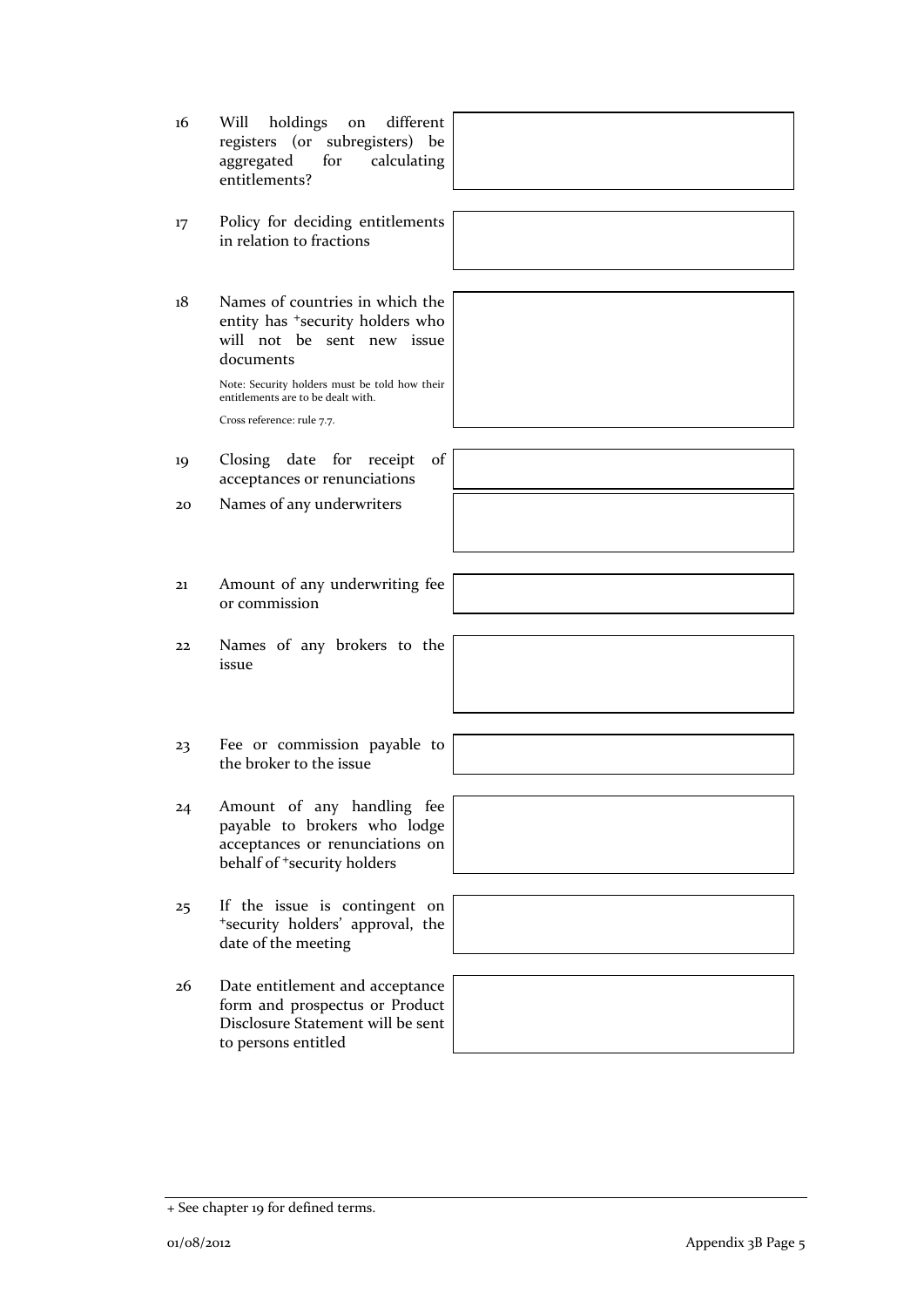| 27 | If the entity has issued options,<br>and the terms entitle option<br>holders<br>participate<br>to<br><sub>on</sub><br>exercise, the date on which<br>notices will be sent to option<br>holders |
|----|------------------------------------------------------------------------------------------------------------------------------------------------------------------------------------------------|
|    |                                                                                                                                                                                                |
| 28 | Date rights trading will begin (if<br>applicable)                                                                                                                                              |
|    |                                                                                                                                                                                                |
| 29 | Date rights trading will end (if<br>applicable)                                                                                                                                                |
|    |                                                                                                                                                                                                |
|    |                                                                                                                                                                                                |
| 30 | How do <sup>+</sup> security holders sell<br>their entitlements in full through<br>a broker?                                                                                                   |
|    |                                                                                                                                                                                                |
| 31 | How do <sup>+</sup> security holders sell<br>of<br>their<br>entitlements<br>part<br>through a broker and accept for<br>the balance?                                                            |
|    |                                                                                                                                                                                                |
| 32 | do <sup>+</sup> security<br>holders<br>How<br>dispose of their entitlements<br>(except by sale through<br>a                                                                                    |

33 +Despatch date

broker)?

## **Part 3 - Quotation of securities**

*You need only complete this section if you are applying for quotation of securities*

- 34 Type of securities (*tick one*)
- (a) **Securities described in Part 1**

#### (b) All other securities

Example: restricted securities at the end of the escrowed period, partly paid securities that become fully paid, employee incentive share securities when restriction ends, securities issued on expiry or conversion of convertible securities

#### **Entities that have ticked box 34(a)**

#### **Additional securities forming a new class of securities**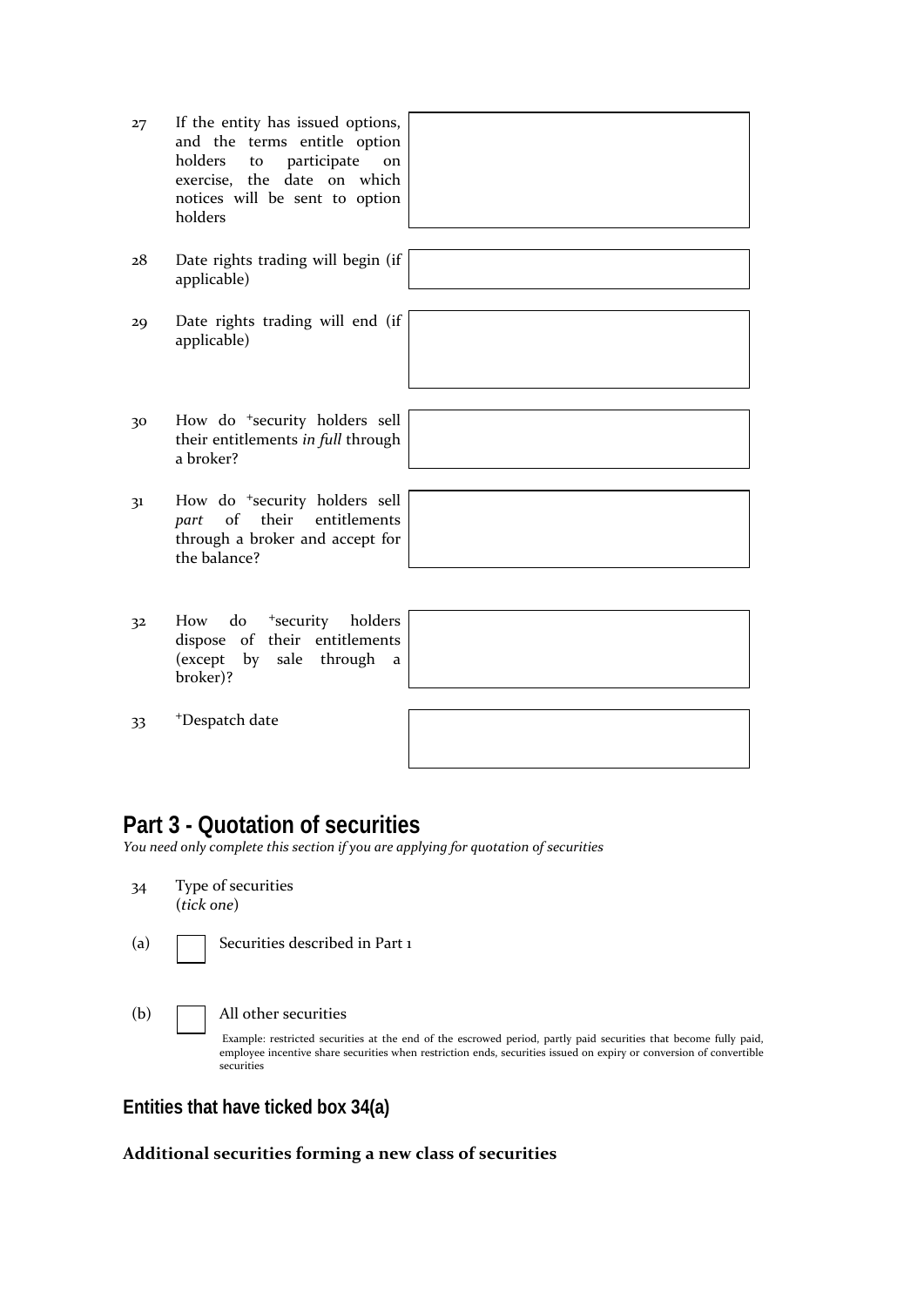*Tick to indicate you are providing the information or documents*

35 If the +securities are +equity securities, the names of the 20 largest holders of the additional <sup>+</sup>securities, and the number and percentage of additional <sup>+</sup>securities held by those holders

| 36 | If the *securities are *equity securities, a distribution schedule of the additional<br>*securities setting out the number of holders in the categories<br>$1 - 1,000$<br>$1,001 - 5,000$<br>$5,001 - 10,000$<br>$10,001 - 100,000$ |
|----|-------------------------------------------------------------------------------------------------------------------------------------------------------------------------------------------------------------------------------------|
|    | 100,001 and over                                                                                                                                                                                                                    |
|    |                                                                                                                                                                                                                                     |

37 A copy of any trust deed for the additional +securities

### **Entities that have ticked box 34(b)**

| 38 | Number of securities for which<br><sup>+</sup> quotation is sought                                                                                                                                                                                         |  |
|----|------------------------------------------------------------------------------------------------------------------------------------------------------------------------------------------------------------------------------------------------------------|--|
| 39 | Class of <sup>+</sup> securities for which<br>quotation is sought                                                                                                                                                                                          |  |
| 40 | Do the <sup>+</sup> securities rank equally in<br>all respects from the date of<br>allotment with an existing <sup>+</sup> class<br>of quoted <sup>+</sup> securities?                                                                                     |  |
|    | If the additional securities do not<br>rank equally, please state:<br>the date from which they do<br>the extent to which they<br>$\bullet$<br>participate for<br>the<br>next<br>dividend, (in the case of a<br>trust, distribution) or interest<br>payment |  |
|    | the extent to which they do<br>not rank equally, other than in<br>relation to the next dividend,<br>distribution<br>interest<br><b>Or</b>                                                                                                                  |  |

payment

<sup>+</sup> See chapter 19 for defined terms.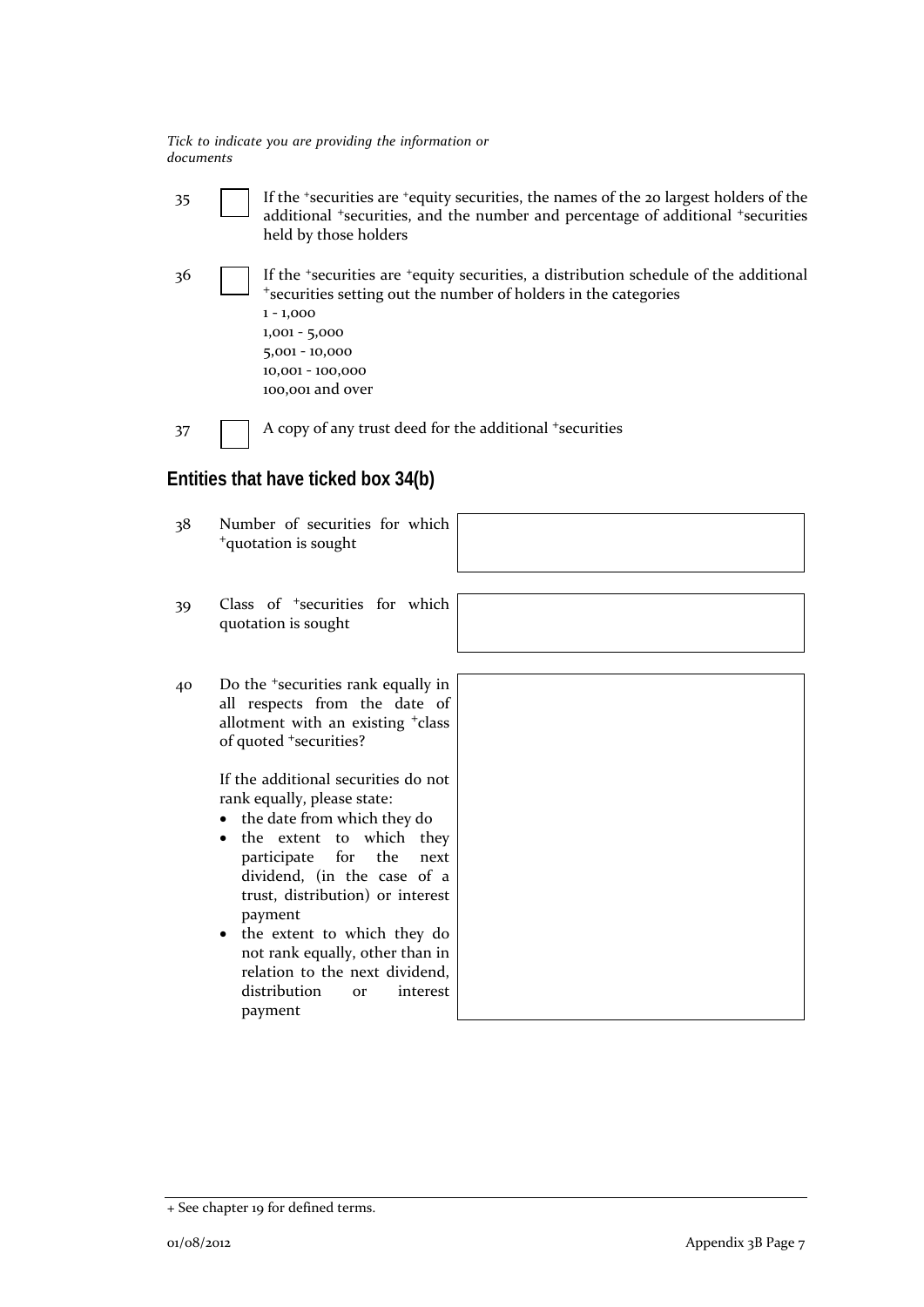41 Reason for request for quotation now

> Example: In the case of restricted securities, end of restriction period

> (if issued upon conversion of another security, clearly identify that other security)

|    |                                                                                                                 | Number | <sup>+</sup> Class |
|----|-----------------------------------------------------------------------------------------------------------------|--------|--------------------|
| 42 | Number and <sup>+</sup> class of all<br>*securities quoted on ASX<br>(including the securities in clause<br>38) |        |                    |

#### **Quotation agreement**

- 1 <sup>+</sup>Quotation of our additional <sup>+</sup>securities is in ASX's absolute discretion. ASX may quote the <sup>+</sup>securities on any conditions it decides.
- 2 We warrant the following to ASX.
	- The issue of the +securities to be quoted complies with the law and is not for an illegal purpose.
	- There is no reason why those +securities should not be granted +quotation.
	- An offer of the *\*securities* for sale within 12 months after their issue will not require disclosure under section  $707(3)$  or section  $1012C(6)$  of the Corporations Act.

Note: An entity may need to obtain appropriate warranties from subscribers for the securities in order to be able to give this warranty

- Section 724 or section 1016E of the Corporations Act does not apply to any applications received by us in relation to any +securities to be quoted and that no‐one has any right to return any +securities to be quoted under sections 737, 738 or 1016F of the Corporations Act at the time that we request that the <sup>+</sup>securities be quoted.
- If we are a trust, we warrant that no person has the right to return the <sup>+</sup>securities to be quoted under section 1019B of the Corporations Act at the time that we request that the +securities be quoted.
- 3 We will indemnify ASX to the fullest extent permitted by law in respect of any claim, action or expense arising from or connected with any breach of the warranties in this agreement.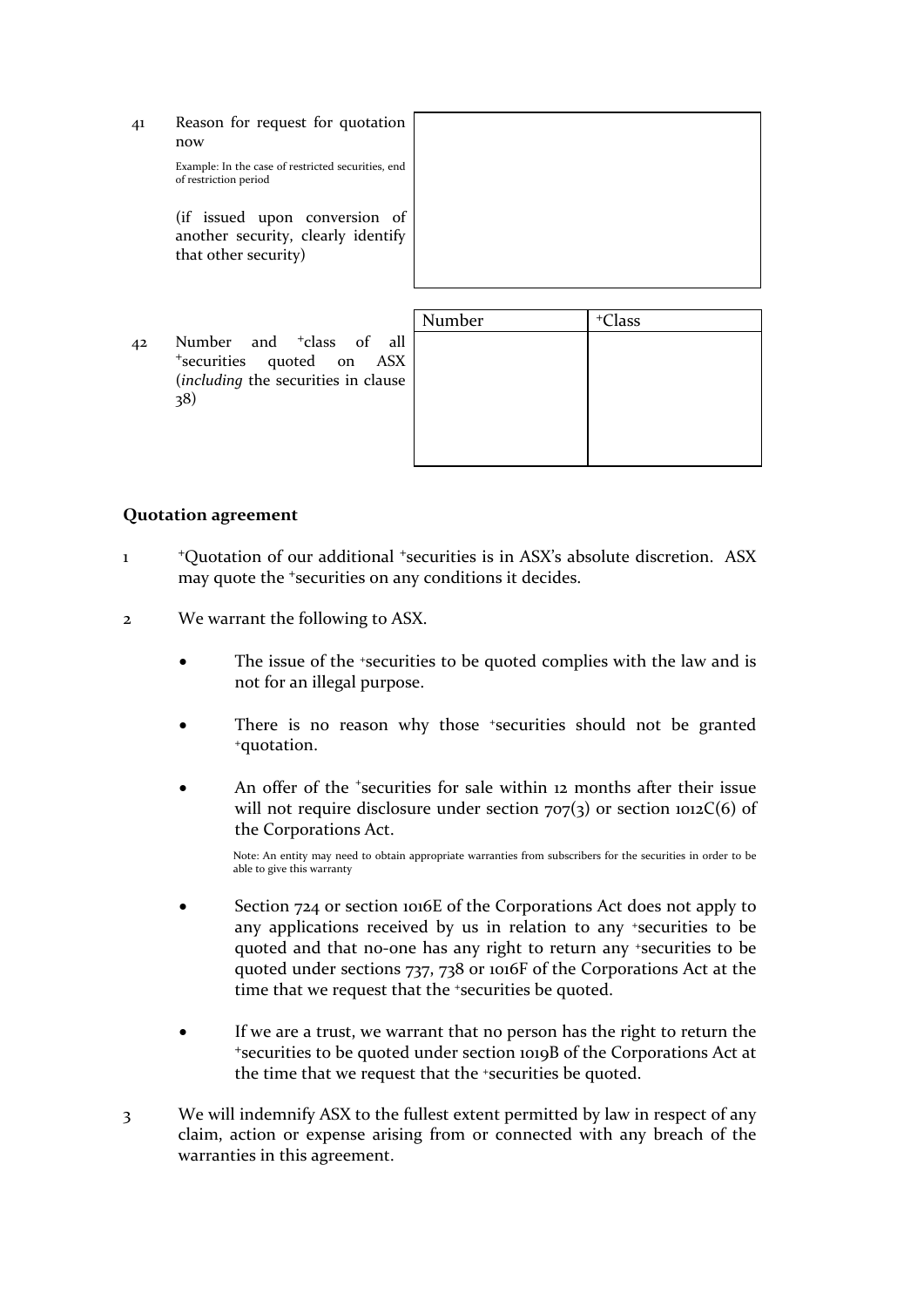4 We give ASX the information and documents required by this form. If any information or document not available now, will give it to ASX before <sup>+</sup>quotation of the <sup>+</sup>securities begins. We acknowledge that ASX is relying on the information and documents. We warrant that they are (will be) true and complete.

Sign here: .................................................. Date: 8 December 2016

(Company secretary)

Print name: Leni Pia Stanley

 $== == == == ==$ 

<sup>+</sup> See chapter 19 for defined terms.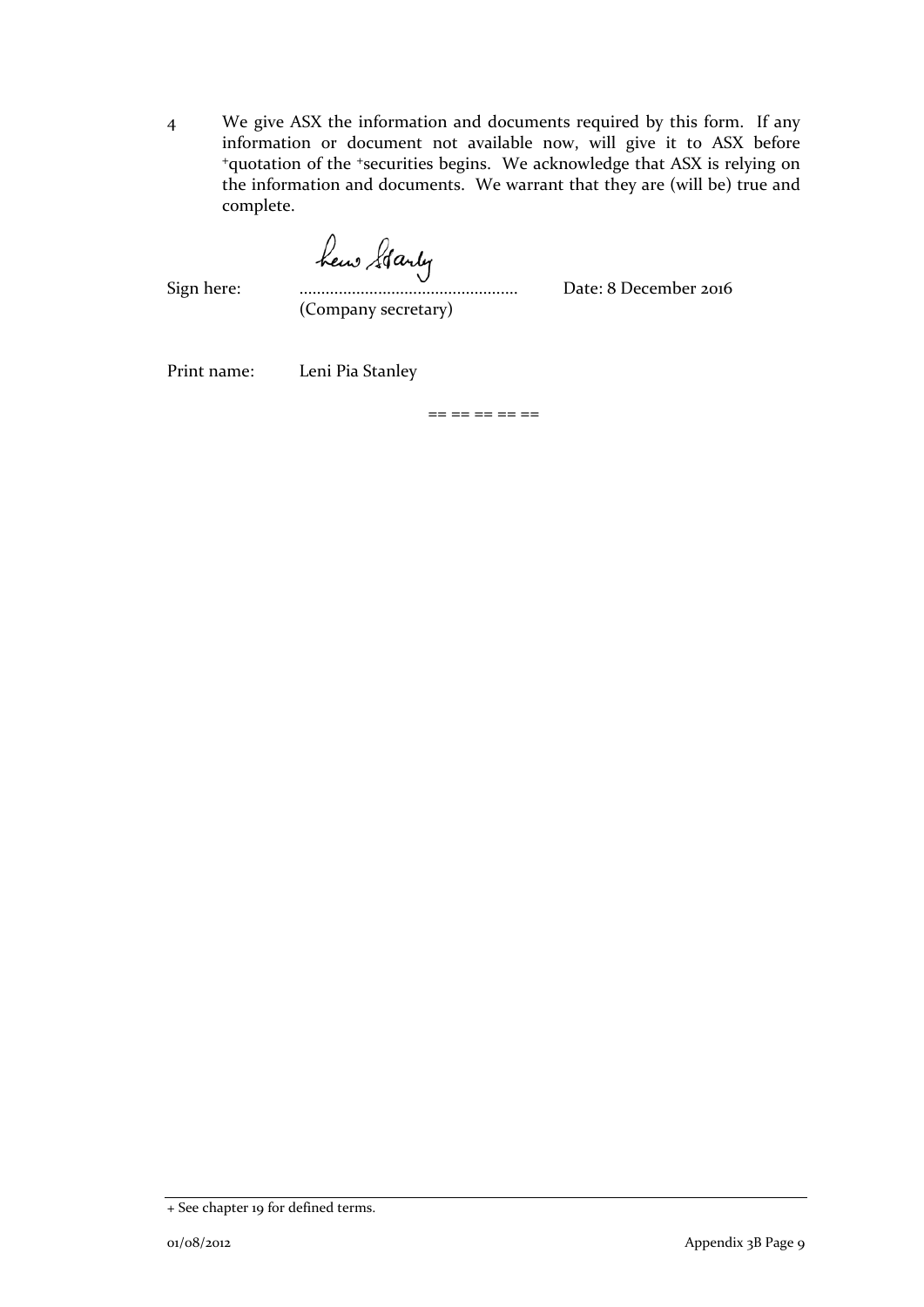# **Appendix 3B – Annexure 1**

# **Calculation of placement capacity under rule 7.1 and rule 7.1A for +eligible entities**

Introduced 01/08/12

# **Part 1**

| Rule 7.1 - Issues exceeding 15% of capital                                                                                                                                                                                                                                                                                      |               |  |
|---------------------------------------------------------------------------------------------------------------------------------------------------------------------------------------------------------------------------------------------------------------------------------------------------------------------------------|---------------|--|
| Step 1: Calculate "A", the base figure from which the placement<br>capacity is calculated                                                                                                                                                                                                                                       |               |  |
| <b>Insert</b> number of fully paid ordinary<br>securities on issue 12 months before date<br>of issue or agreement to issue                                                                                                                                                                                                      | 982,051,715   |  |
| <b>Add</b> the following:                                                                                                                                                                                                                                                                                                       |               |  |
| Number of fully paid ordinary securities<br>issued in that 12 month period under an<br>exception in rule 7.2                                                                                                                                                                                                                    |               |  |
| Number of fully paid ordinary securities<br>$\bullet$<br>issued in that 12 month period with<br>shareholder approval                                                                                                                                                                                                            | 133,333,333   |  |
| Number of partly paid ordinary<br>securities that became fully paid in that<br>12 month period                                                                                                                                                                                                                                  |               |  |
| Note:<br>Include only ordinary securities here -<br>other classes of equity securities cannot<br>be added<br>Include here (if applicable) the<br>securities the subject of the Appendix<br>3B to which this form is annexed<br>It may be useful to set out issues of<br>securities on different dates as separate<br>line items |               |  |
| <b>Subtract</b> the number of fully paid ordinary<br>securities cancelled during that 12 month<br>period                                                                                                                                                                                                                        | Nil           |  |
| "A"                                                                                                                                                                                                                                                                                                                             | 1,115,385,048 |  |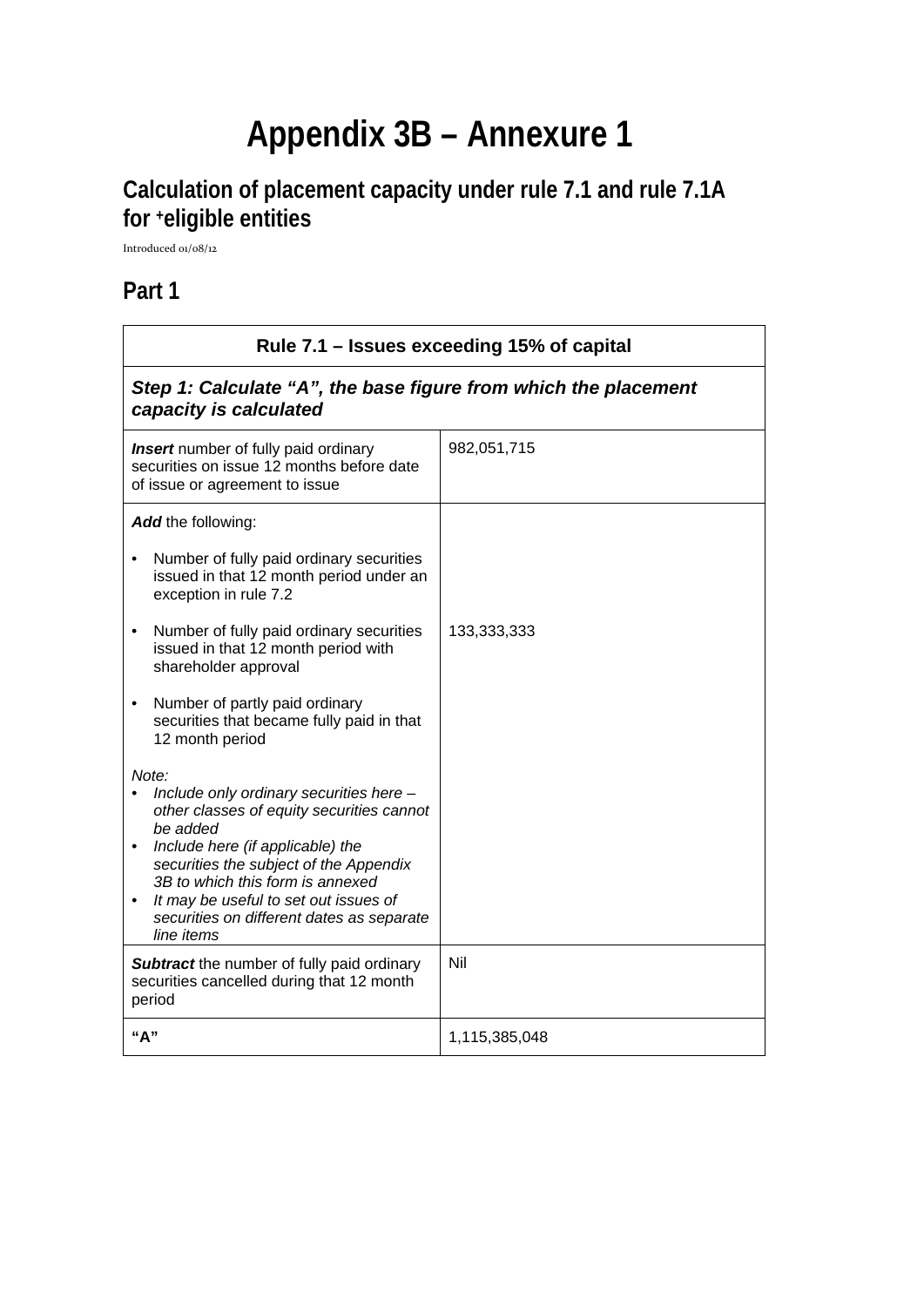| Step 2: Calculate 15% of "A"                                                                                                                                                                                                                                                                                                                     |                                                                    |  |
|--------------------------------------------------------------------------------------------------------------------------------------------------------------------------------------------------------------------------------------------------------------------------------------------------------------------------------------------------|--------------------------------------------------------------------|--|
| "B"                                                                                                                                                                                                                                                                                                                                              | 0.15                                                               |  |
|                                                                                                                                                                                                                                                                                                                                                  | [Note: this value cannot be changed]                               |  |
| Multiply "A" by 0.15                                                                                                                                                                                                                                                                                                                             | 167,307,757                                                        |  |
| Step 3: Calculate "C", the amount of placement capacity under rule<br>7.1 that has already been used                                                                                                                                                                                                                                             |                                                                    |  |
| <b>Insert</b> number of equity securities issued or<br>agreed to be issued in that 12 month period<br>not counting those issued:                                                                                                                                                                                                                 |                                                                    |  |
| Under an exception in rule 7.2                                                                                                                                                                                                                                                                                                                   |                                                                    |  |
| Under rule 7.1A                                                                                                                                                                                                                                                                                                                                  |                                                                    |  |
| With security holder approval under rule<br>7.1 or rule 7.4                                                                                                                                                                                                                                                                                      |                                                                    |  |
| Note:<br>This applies to equity securities, unless<br>specifically excluded - not just ordinary<br>securities<br>Include here (if applicable) the<br>$\bullet$<br>securities the subject of the Appendix<br>3B to which this form is annexed<br>It may be useful to set out issues of<br>securities on different dates as separate<br>line items |                                                                    |  |
| "C"                                                                                                                                                                                                                                                                                                                                              | <b>Nil</b>                                                         |  |
| Step 4: Subtract "C" from ["A" x "B"] to calculate remaining<br>placement capacity under rule 7.1                                                                                                                                                                                                                                                |                                                                    |  |
| "A" x 0.15                                                                                                                                                                                                                                                                                                                                       | 167,307,757                                                        |  |
| Note: number must be same as shown in<br>Step <sub>2</sub>                                                                                                                                                                                                                                                                                       |                                                                    |  |
| Subtract "C"                                                                                                                                                                                                                                                                                                                                     | Nil                                                                |  |
| Note: number must be same as shown in<br>Step 3                                                                                                                                                                                                                                                                                                  |                                                                    |  |
| <b>Total</b> ["A" $\times$ 0.15] - "C"                                                                                                                                                                                                                                                                                                           | 167,307,757                                                        |  |
|                                                                                                                                                                                                                                                                                                                                                  | [Note: this is the remaining placement<br>capacity under rule 7.1] |  |

<sup>+</sup> See chapter 19 for defined terms.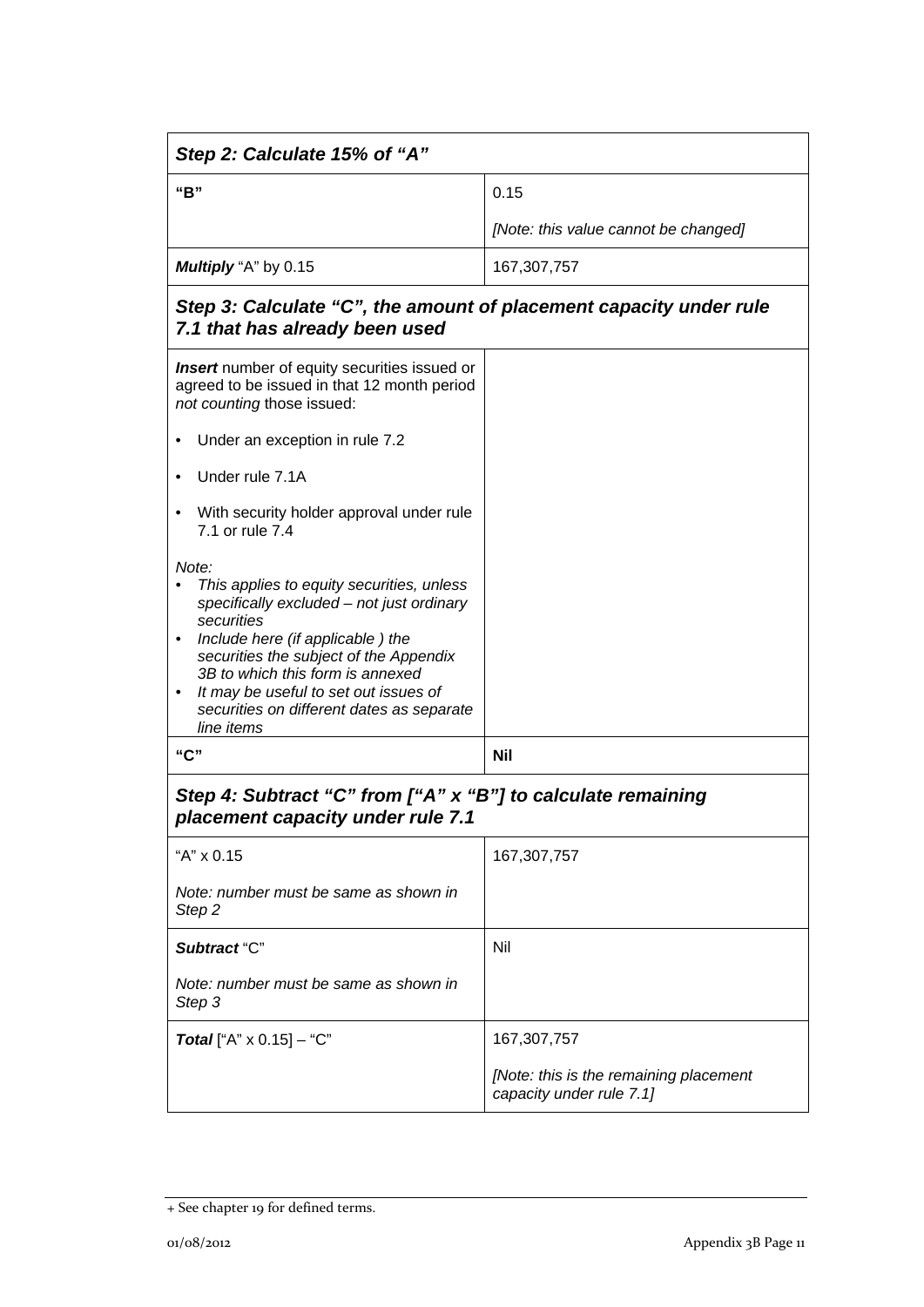| ×<br>٩ |  |
|--------|--|
|--------|--|

| Rule 7.1A – Additional placement capacity for eligible entities                                                                                                                                                                                                                                                                                                                                                                                                                                                                                                                                                    |                                    |  |
|--------------------------------------------------------------------------------------------------------------------------------------------------------------------------------------------------------------------------------------------------------------------------------------------------------------------------------------------------------------------------------------------------------------------------------------------------------------------------------------------------------------------------------------------------------------------------------------------------------------------|------------------------------------|--|
| Step 1: Calculate "A", the base figure from which the placement<br>capacity is calculated                                                                                                                                                                                                                                                                                                                                                                                                                                                                                                                          |                                    |  |
| "A"                                                                                                                                                                                                                                                                                                                                                                                                                                                                                                                                                                                                                | 1,115,385,048                      |  |
| Note: number must be same as shown in<br>Step 1 of Part 1                                                                                                                                                                                                                                                                                                                                                                                                                                                                                                                                                          |                                    |  |
| Step 2: Calculate 10% of "A"                                                                                                                                                                                                                                                                                                                                                                                                                                                                                                                                                                                       |                                    |  |
| "D"                                                                                                                                                                                                                                                                                                                                                                                                                                                                                                                                                                                                                | 0.10                               |  |
|                                                                                                                                                                                                                                                                                                                                                                                                                                                                                                                                                                                                                    | Note: this value cannot be changed |  |
| Multiply "A" by 0.10                                                                                                                                                                                                                                                                                                                                                                                                                                                                                                                                                                                               | 111,538,505                        |  |
| Step 3: Calculate "E", the amount of placement capacity under rule<br>7.1A that has already been used                                                                                                                                                                                                                                                                                                                                                                                                                                                                                                              |                                    |  |
| <b>Insert</b> number of equity securities issued or<br>agreed to be issued in that 12 month period<br>under rule 7.1A<br>Notes:<br>This applies to equity securities $-$ not<br>just ordinary securities<br>Include here $-$ if applicable $-$ the<br>securities the subject of the Appendix<br>3B to which this form is annexed<br>Do not include equity securities issued<br>٠<br>under rule 7.1 (they must be dealt with<br>in Part 1), or for which specific security<br>holder approval has been obtained<br>It may be useful to set out issues of<br>securities on different dates as separate<br>line items | Nil                                |  |
| "E"                                                                                                                                                                                                                                                                                                                                                                                                                                                                                                                                                                                                                | Nil                                |  |